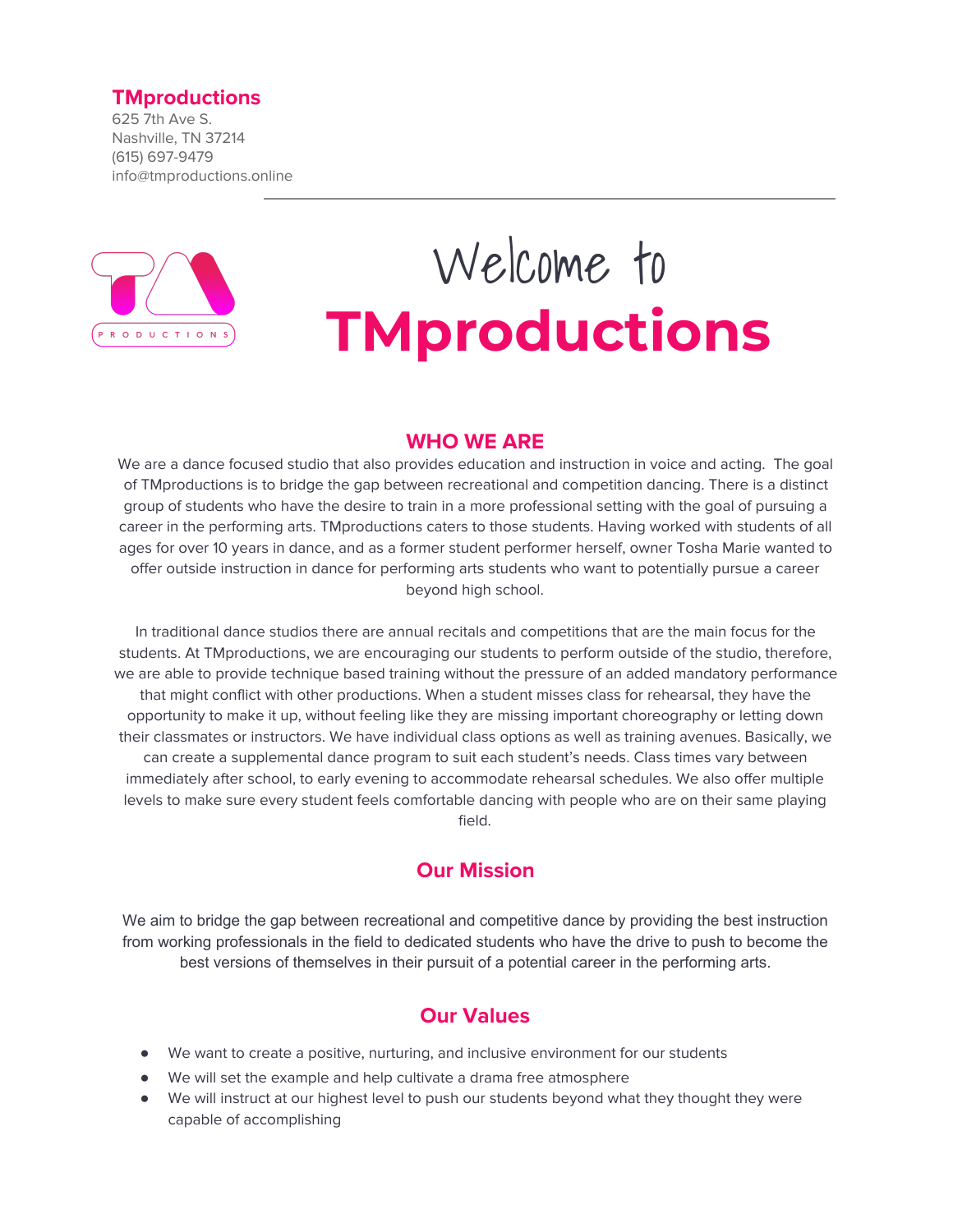We want to impart knowledge beyond dance moves to help our students be prepared in the real world pursuit of a career in the performing arts

## **GENERAL PROCESS and POLICIES**

## **TMproductions Process**

**TMavenues-** The students enrolled in the TMavenues programs will receive training in dancing, singing, and acting, and have opportunities to work with professionals currently in the industry. They will take classes and seminars in performance styles, as well as things like, audition techniques, working with agencies, dancing in a company, college preparations, body image and health practices, etc. They will receive training in our 4 Core Styles of Dance- Tap, Jazz, Hip Hop, and Ballet at a bundled discounted rate. For those wanting genuine Triple Threat Training, TMavenues will help you reach your goals. Designed to give a dancer a well rounded training experience, each Avenue has its perks as well as inclusion in the optional TMproductions Showcase.

#### **DANCE 101- Foundational Level Training** (\$250/month)

#### **Core Classes**

- 1 hour of Ballet
- 1 hour of Jazz
- 1 hour of Tap
- 1 hour of Hip Hop

Classes take place: Wednesday 6:30-7:30, Thursday 4:00-5:00 and Saturday 10:00-12:00

#### **Additional Perks**

- Optional Class : Yoga- Saturday 9:00-10:00, Musical Theatre- Saturdays 12:00-1:00, or Contemporary Thursdays 6:30-7:30
- Pre-registration for Masterclasses
- **•** Online Classes with CLI Studio

This TMavenue is for the performer focused on mastering foundations.

#### **DANCE 201- For the Intermediate Dancer** (\$350/month)

#### **Core Classes**

- 1.5 hours of Ballet
- 1.5 hours of Jazz
- 1 hour of Tap
- 1 hour of Hip Hop

Classes take place: Wednesday 7:30-8:30, Thursday 5:00-6:30 and Friday 4:00-6:30

#### **Additional Perks**

● Optional Class : Yoga- Saturday 9:00-10:00, Musical Theatre- Saturdays 12:00-1:00, or Contemporary Thursdays 6:30-7:30 Pre-registration for Masterclasses Online Classes with CLI Studio

This TMavenue is for those students who are ready to deepen their existing foundational skill set. Recommended for students with some previous dance training.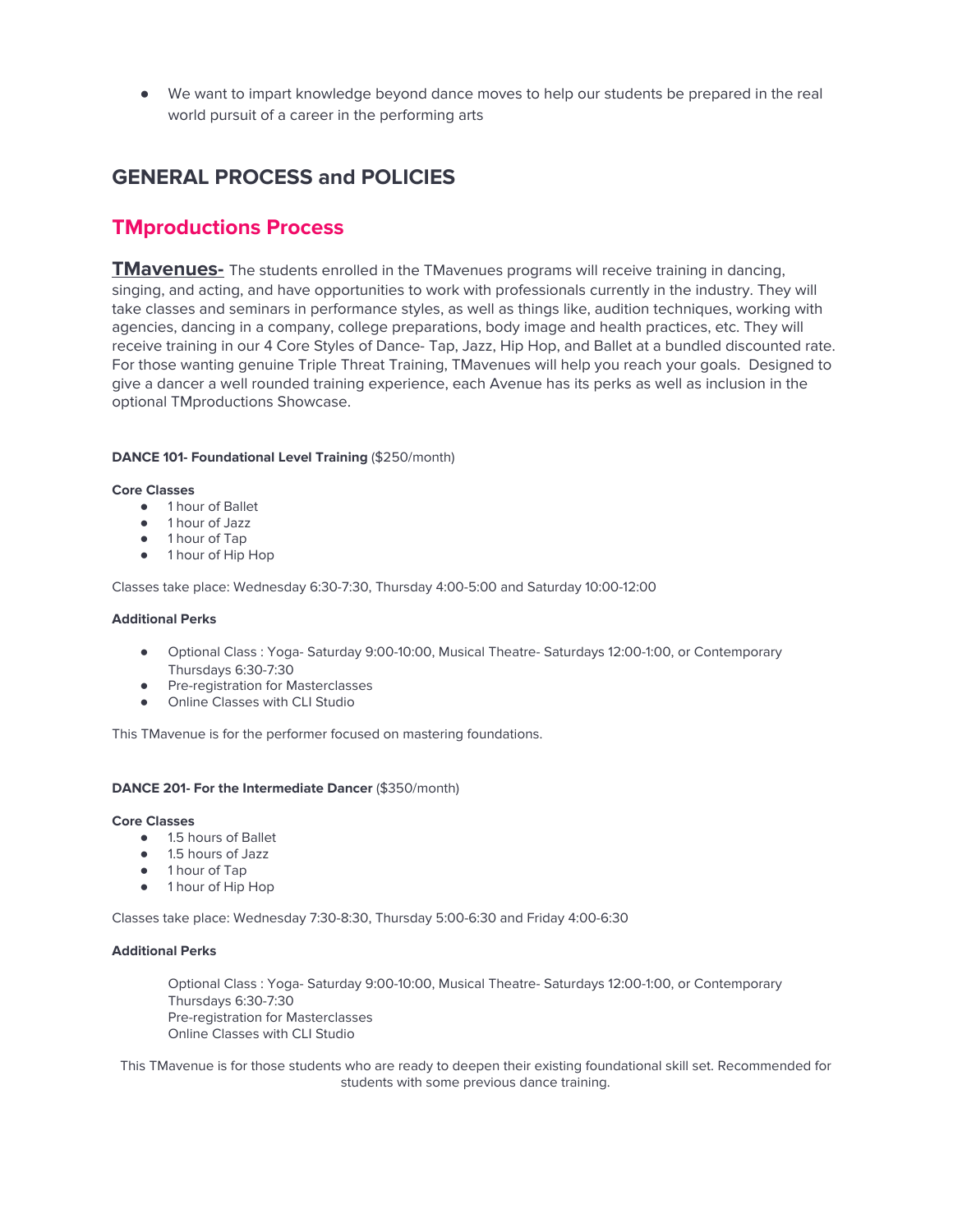#### **DANCE 301- For the Intermediate/Advanced Dancer** (\$450/month)

#### **Core Classes**

- 2 hours of Ballet
- 2 hours of Jazz
- 1 hour of Tap
- 1 hour of Hip Hop

Classes take place: Monday 6:30-9:00, Tuesday 6:30-9:00, Thursday 7:30-8:30, & (Saturday 1:00-3:30 with special permission)

#### **Additional Perks**

Pre-registration for Masterclasses Online Classes with CLI Studio One 30 min Voice Lesson a month Opportunity to travel to conventions ● Optional Class : Yoga- Saturday 9:00-10:00, Musical Theatre- Saturdays 12:00-1:00, or Contemporary Thursdays 6:30-7:30

This TMavenue is for dancers at the intermediate to advanced level. Dancers have the option to perform in Showcase.

Previous dance training required.

#### **PRE-PROFESSIONAL- For Career Oriented Dancer** (\$550/month)

Classes take place: Monday- Wednesday 4:00-6:30 & Saturday 1:00-3:30

#### **Additional Perks**

- One 30 min Voice Lesson per month
- Admittance into a monthly masterclass
- Personal Mentorship
- Resume help
- Professional headshot session
- Professional filming of college prescreen

TMproductions offers a unique experience for dancers wanting to pursue a career beyond high school and college. This program bridges the gap and trains the more serious dancer to be more prepared for outside experiences. It provides mentorship and career advancement opportunities as well as extra training benefits. End of the year Showcase is mandatory.

10 hours of training a week including Jazz, Tap, Hip Hop, Ballet and more. Optional Class : Yoga- Saturday 9:00-10:00, Musical Theatre- Saturdays 12:00-1:00, or Contemporary Thursdays 6:30-7:30

**INDIVIDUAL CLASSES**- For the dancer wanting supplemental dance education without as much of a commitment, we offer all -01 classes individually, without registration into the full TMavenue. Enrollment priority is given to TMavenue students. If class is not full, it will remain open for individual registration.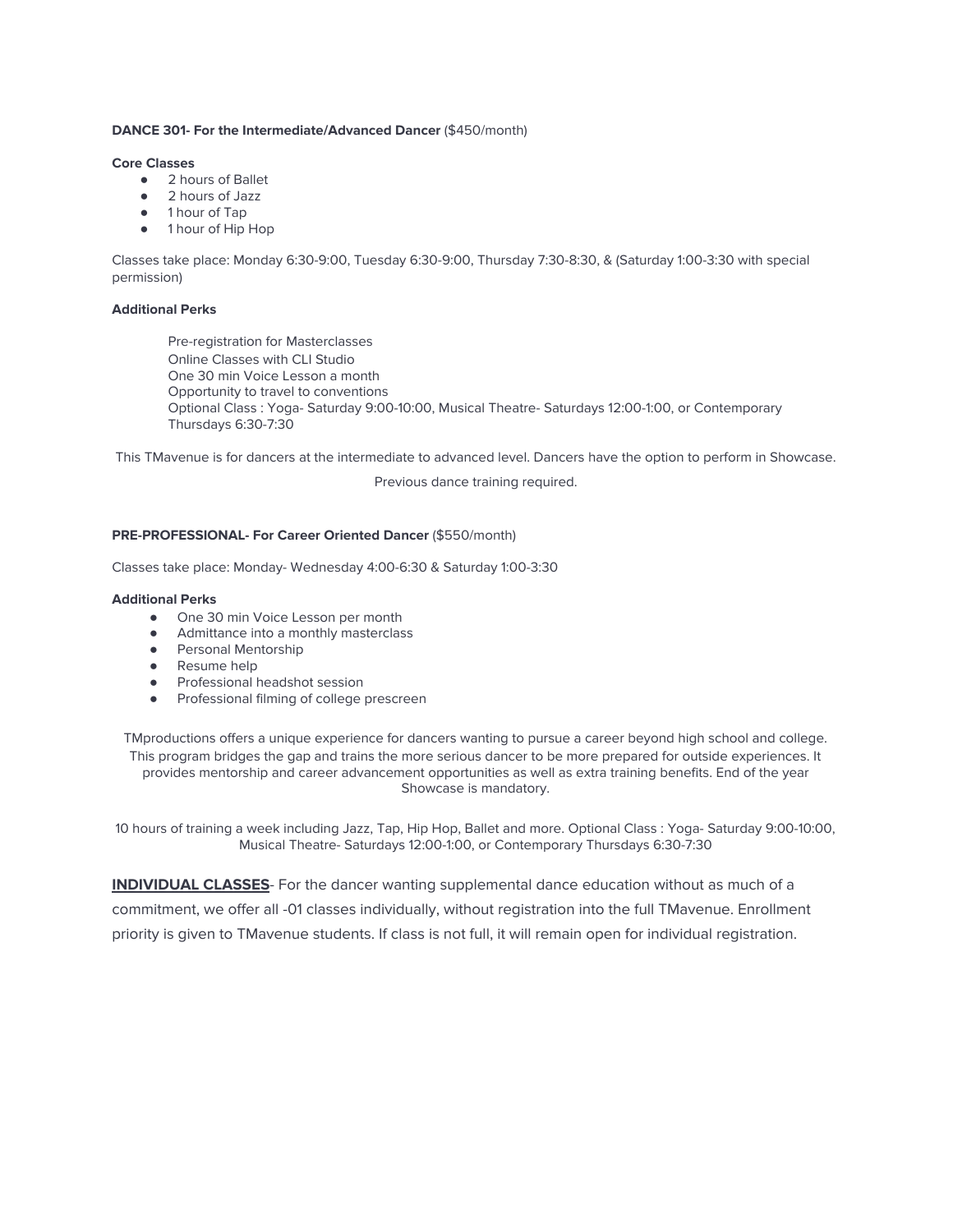# **TMproductions Policies**

# **TUITION**

TMAVENUES- \$250-\$550/month

INDIVIDUAL CLASSES- \$75/month per hour of dancing a week

DROP-IN RATE: \$20

MASTER CLASS RATE: \$30 pre-register, \$35 at door

## **PAYMENT PROCEDURES**

- All registrants will receive an invoice the 1st of the month to be paid by the 5th
- All payments received after the 5th will incur an additional 10% late fee
- Payments accepted through Freshbooks Program
- No Refunds
- Non Transferable
- College students get a 10% discount with valid I.D. upon registration
- Please give 30 days notice if discontinuing classes to avoid buyout fee of 1 month tuition

## **STUDIO**

## **CLASS ETIQUETTE**

- Dress appropriately for each style
- No rude or outlandish behavior
- No phones allowed in dance space except for recording
- Treat everyone with respect
- Please let instructors be the ones who are instructing
- Always show good sportsmanship
- If poor attitude occurs, dancer will be asked to leave class
- If poor attitude continues, dancer will be asked to leave the studio

### **PROCEDURES**

- Please arrive no later than 5 minutes before your class starts
- Enter studio quietly and respectfully
- Sign in upon arrival
- Please try to give a minimum 24 hour notice before a missed class
- Excessive tardies/ absences will result in termination
- Sign-up for all bonus lessons and classes a minimum of 24hrs in advance